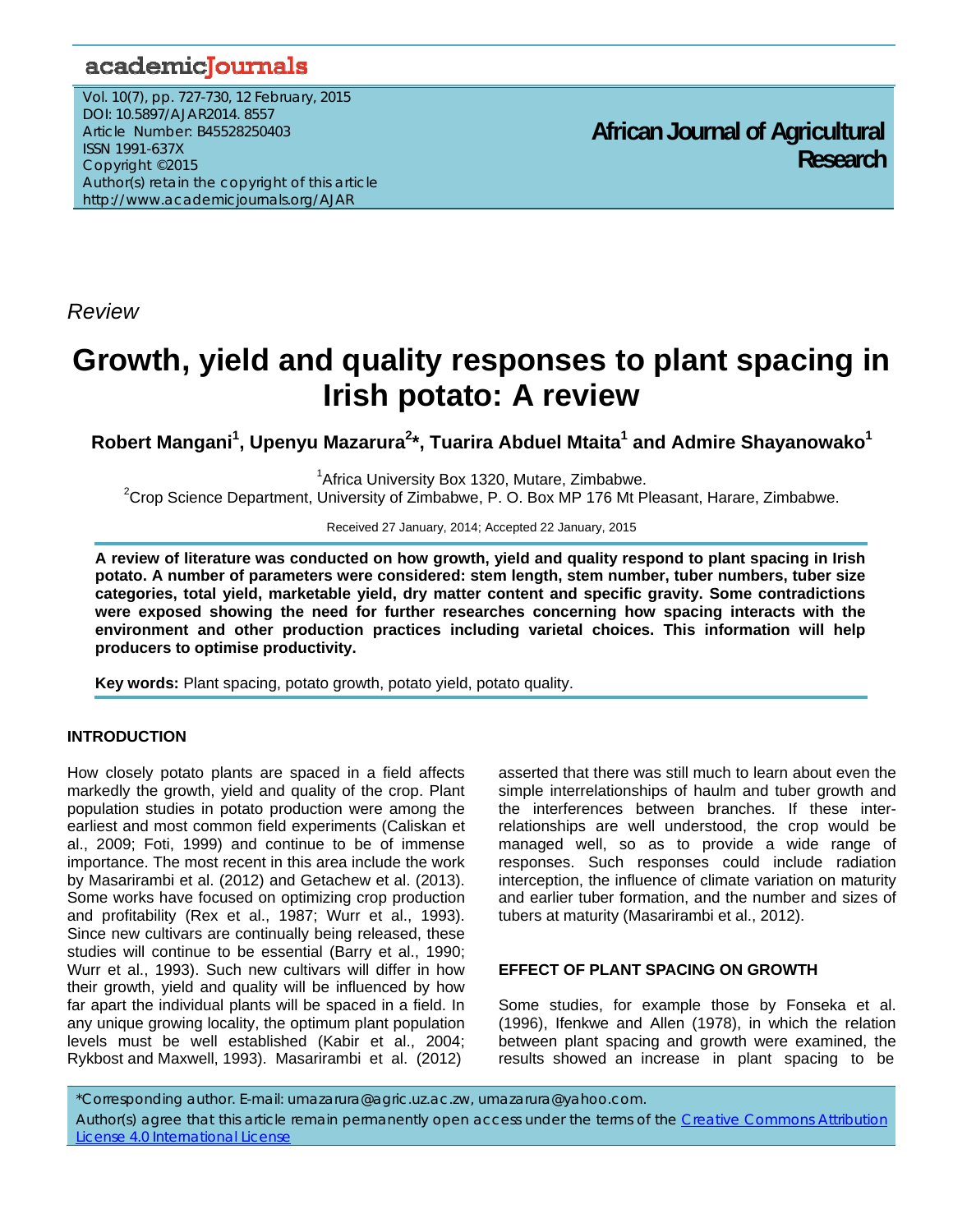accompanied by an increased stem length. The increased branching at the wider spacing did not compensate for fewer plants/ $m^2$ . They attributed increased branching at wider spacing to the availability of more space at lower plant densities. More space meant that plants were able to exploit the available nutrients in the soil and the photosynthetic active radiation for growth than plants at close spacing. In other words, the growth rate was increased. Vander Zaag et al. (1990) studied the response to plant population under two different sites; one temperate and the other tropical. At the temperate site, closer spacing increased plant height. At the tropical site, closer spacing decreased plant height when canopy cover did not reach 100%.

Other studies have examined the effect of planting population on stem number. Bussan et al. (2007) showed that stem density (number of stems emerging from all planted tubers) increased linearly with increasing plant density (number of seed tubers planted per unity area), but the response differed across years. They highlighted that the linear response indicated that the stems per plant were not influenced by plant density. This was confirmed by other workers (O'Brien and Allen, 1992; Knowles et al., 1985; Love and Thompson-Johns, 1999; Rex, 1990; De la Morena et al., 1994; De la Morena et al., 1994; Khalafalla, 2001; Rex, 1991). Stems per plant were not influenced by plant density but by physiological factors resulting from the management of the seed. Masarirambi et al. (2012), however, found population density to have a highly significant influence on the subsequent development of secondary stems. Stem numbers were reduced at high plant density level and increased significantly at lower densities. This is likely due to intense competition for light, water and nutrients at high densities. Wurr et al. (1993) attributed the reduction in stem number and development at the high-density spacing levels to the limited space for root and tuber expansion.

Masarirambi et al. (2012) found out that plant population density (E) had an impact on above ground biomass production, specifically leaf area production, with plants grown at a spacing of 90 by 45 cm exhibiting highest haulm growth. The least values of leaf area production were recorded at 90 by 15 cm. Masarirambi et al. (2012) also found a lower leaf area at highest crop density (90  $\times$  15 cm) than at 90  $\times$  30 cm. Ifenkwe and Allen (1978) found that increasing planting density reduced number of axillary branches and their leaves per plant, dry weight of leaf, stem, underground parts and tubers per plant, but increased stem length. Almekinders (1993) showed that increasing plant density resulted in cessation of shoot growth at an earlier stage and concentrated inflorescence and flower production at primary positions of early-flowering shoots. He worked on spacing but using different cultivars. With cultivars Renacimiento and Yungay, a higher plant density increased the percentage of flowers produced in the first

three weeks of the flowering period but with cultivar Atzimba, the effect of plant density on the distribution of flower production was off-set by a slower stem development.

# **EFFECT OF PLANT SPACING ON TUBER NUMBERS**

High numbers of tubers at high plant densities have been reported by O'Brien and Allen (1992), Iritani et al. (1983), Hammes (1985), Wurr et al. (1993), Allen and Wurr (1992), Karafyllidis et al. (1996), Wiersema (1986). The high number of tubers at high densities may be accounted for by the fact that at low density plantings, fewer sinks are produced per unit area and increase as the planting density increased. This is in contrast with Masarirambi et al. (2012), Strange and Blackmore (1990), Vander Zaag et al. (1990) and Güllüoglu and Arioglu (2009) who found out that the availability of space had an effect on number of tubers formed. The greater the space, the higher the number of tubers formed (Güllüoglu and Arioglu, 2009).

# **EFFECT OF PLANT SPACING ON YIELD**

Reduced plant population was reported to increase yield (Arsenault and Malone, 1999; Vander Zaag et al., 1990; Mauromicale et al., 2003). Work by Güllüoglu and Arioglu (2009) revealed that major yield components; mean tuber weight and tuber yield per plant, significantly decreased as planting distance got closer due to increasing interplant competition. Rykbost and Maxwell (1993) showed that only one out of seven varieties showed reduced total yield at low populations.

Contrastingly, reports of increased yield at high plant population are available (Güllüoglu and Arioglu, 2009; Nelson, 1967; Wurr et al., 1993; O'Brien and Allen, 1992; Rex, 1991; Strange and Blackmore, 1990; Love and Thompson-Johns, 1999; Iritani et al., 1983; De la Morena et al., 1994; Bleasdale, 1965; Allen and Wurr, 1992). Khalafalla (2001) attributed this to increased number of plants/unit area and more tubers/plant. Similar results were reported by Nelson (1967) in North Dakota. He found that increased plant populations reduced average tuber weight but increased yields due to more tubers being harvested. Similarly, Giovanni and Signorelli (2003) reported yield increases. In a study by Masarirambi et al. (2012), yield was not affected by population density although they did not examine the tuber size distribution which would have shown an increase in smaller tubers with increased plant population.

# **TUBER SIZE**

Plant spacing has been manipulated in the production of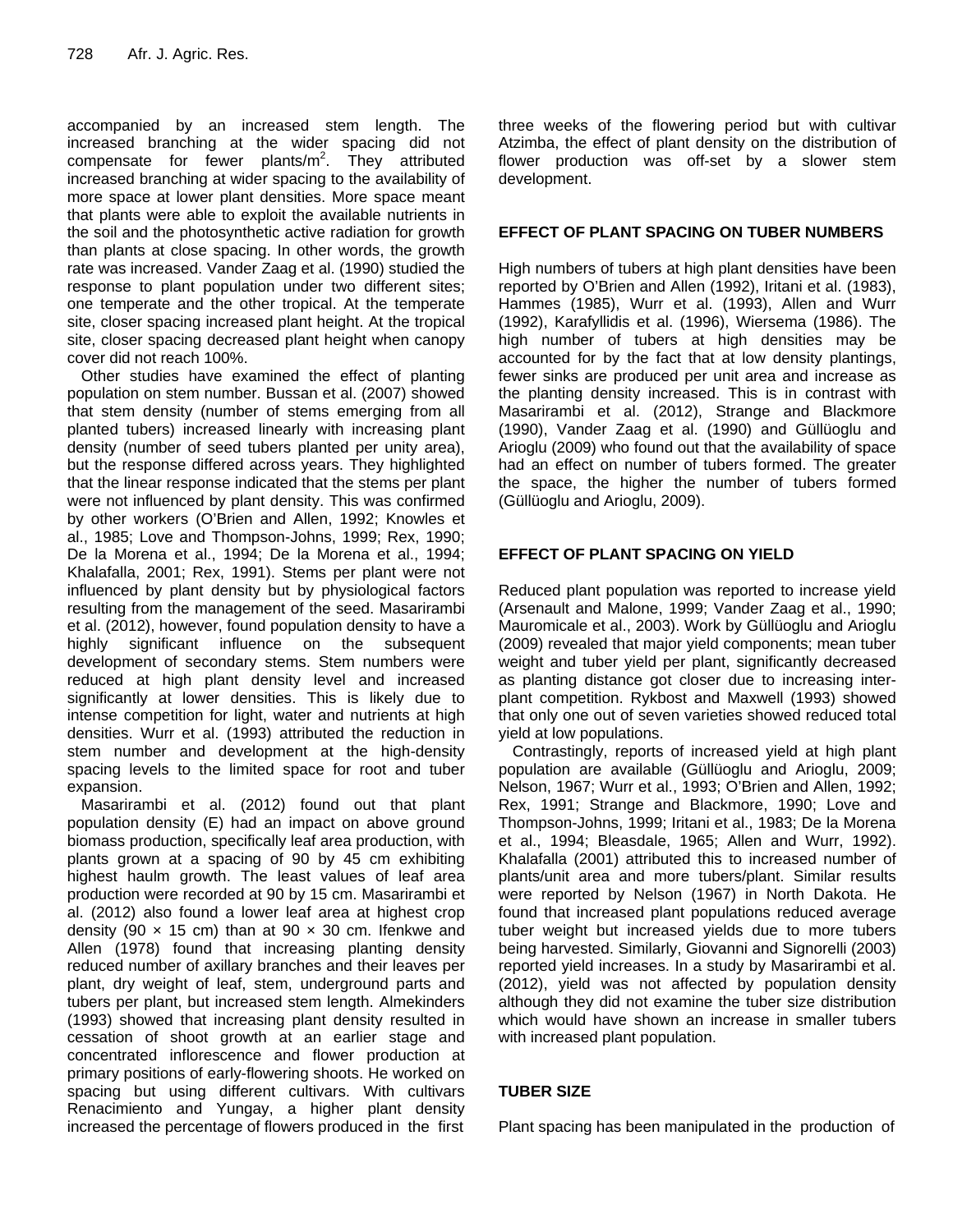seed sizes that can satisfy the targeted market. Farmers that produce tubers for seed tend to produce smaller tubers because that is what the market demands whereas for processing markets bigger tubers are required. A number of researches have been carried out to investigate the effect of plant spacing on tuber size category. In studies done by Getachew et al. (2013), tuber bulking of individuals at close spacing was reduced resulting in small tubers. Khalafalla (2001), Love and Thompson-Johns (1999), Nelson (1967) and Cortbaoui and Center (1988) also showed that closer spacing resulted in smaller tubers. In a similar studies but using different varieties, Rieman et al. (1953) showed that the cultivar Russet Burbank had a tendency to produce many tubers of small size implying a genetic influence on tuber size.

However, work by Güllüoglu and Arioglu (2009), Love and Thompson-Johns (1999), and Getachew et al. (2013) found that a larger proportion of large sized tubers occurred when a wider spacing was used. Getachew et al. (2013) attributed this to the presence of fewer sinks that were available per unit area. That in turn resulted in less competition between the individuals. Other researchers also supported the same findings (Yenagi et al., 2010; Essah, 2004).

# **MARKETABLE YIELD**

In terms of the marketable yield, the results from researches carried out by a number of researchers are also contrasting. Khalafalla (2001) carried out his studies on 2 different sites namely Shehainab and Shambat. He found marketable yield to increase as the spacing was reduced except when the research was carried out again in another year. At Shambat marketable yield significantly (P<0.05) increased with close spacing and out-yielded wider (35 cm) spacing by 26%. Love and Thompson-Johns (1999) used different varieties and when tested on different plant spacing that were used, responded differently with regard to marketable yield. Variety Ranger Russet produced higher marketable yield at narrowest spacing than Russet Burbank whilst variety Frontier Russet was intermediate. Entz and LaCroix (1984) in their research where they studied the effect of row spacing and seed type on yield and quality found that those plants grown from large seed pieces produced higher marketable yield at the widest spacing. Lynch and Rowberry (1977) also found marketable yield to respond negatively to an increased plant density.

# **EFFECT ON SPECIFIC GRAVITY**

Numerous studies showed that increasing plant spacing resulted in an increase in specific gravity (Vander et al., 1990; Burton, 1948; Zebarth et al., 2006). Getachew et al. (2013) attributed this to the resultant less intra-plant

competition associated with reduced plant population. Fonseka et al. (1996) also observed a fall in specific gravity as the plant spacing was increased from 30 to 35 cm drawing the same conclusion as Getachew et al. (2013). White and Sanderson (1983) also showed that wider spacing (38 and 56 cm) increased specific gravity. Rykbost and Maxwell (1993) however, found plant population not to have an effect on the specific gravity of all the varieties they studied.

# **DRY MATTER CONTENT**

Getachew et al. (2013) found high plant population to be associated with low dry matter content. It then rose to a peak at 30 but then fell with a further increase in plant spacing. He thought that at low plant spacing, there was a high competition for light and other important resources. This then led to a few resources being channeled to each sink. Low dry matter content at the widest plant spacing was due to the high photosynthetic rate thus a relatively high vegetative growth at the expense of the tubers. Dry matter partitioning to the tubers was less. Many other studies showed increased dry matter with decreasing plant population (Tafi et al., 2010; Burton, 1948; Vander Zaag et al., 1990; Tamiru, 2004).

# **CONCLUSION**

Varietal and environment seemed to lead to the contradictions reported among various workers. Clearly, there is need for continued research particularly with the advent of climate change. For instance, work done under temperate contradicts that done under tropical conditions. In some instances, results varied from year to year indicating complex relationships with climate elements. Ultimately, yield is affected in a complex way by plant spacing and this is made even more complex when different varieties are evaluated. Rykbost and Maxwell (1993) showed that only one out of seven varieties showed reduced total yield at low populations while other showed consistent increased yield at high populations.

# **Conflict of Interest**

The author(s) have not declared any conflict of interests.

#### **REFERENCES**

- Allen EJ, Wurr DCE (1992). Plant density. In the Potato Crop, Ed. P Harris. London: Chapman & Hall. pp. 292-333.
- Almekinders CJM (1993). Effect of plant density on the inflorescence production of stems and the distribution of flower production in potato. Potato Res. 36(2):97-105.
- Arsenault WJ, Malone A (1999). Effects of nitrogen fertilization and in-